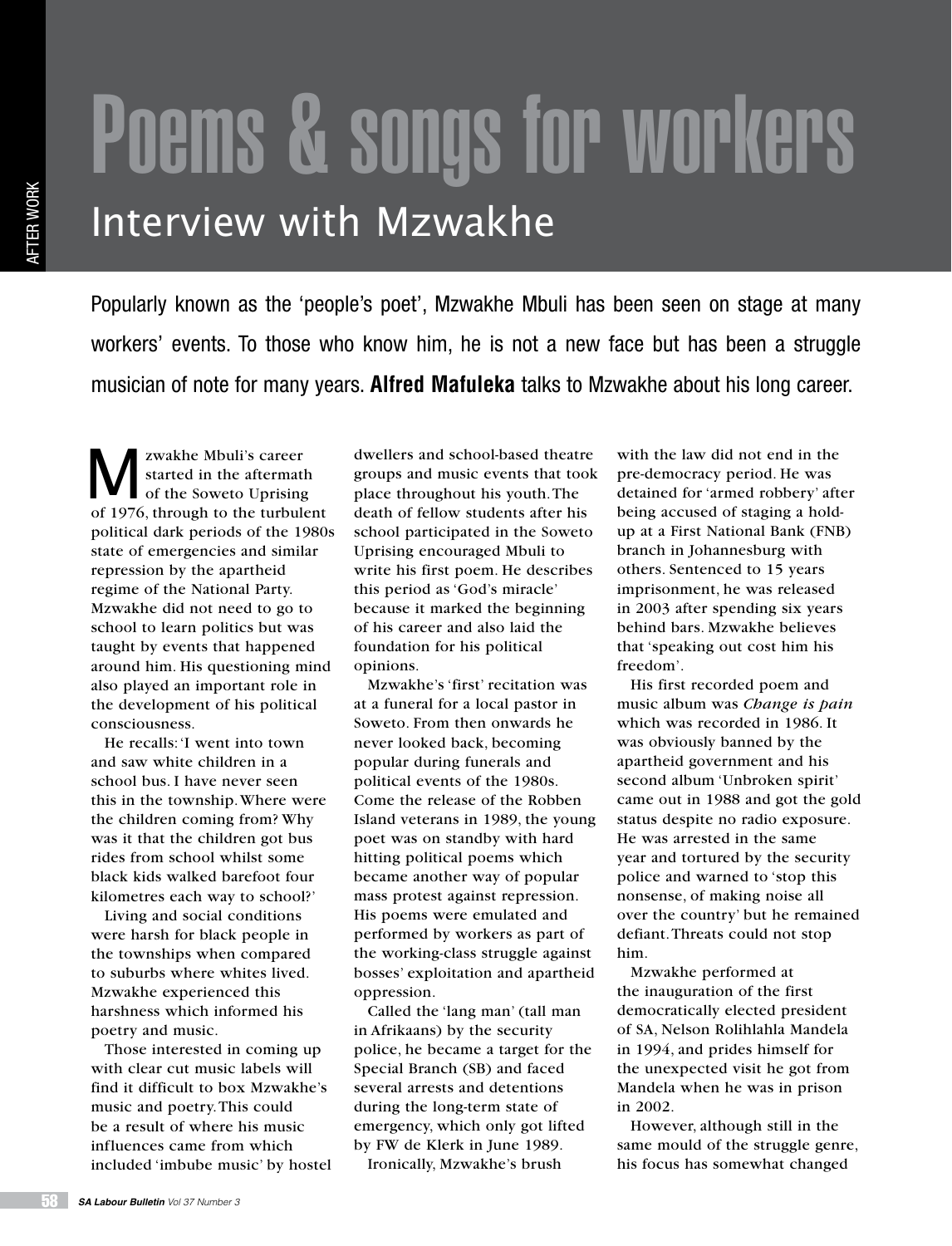

to incorporate the social ills of HIV and AIDS and corruption to political violence like Boipatong, right-wing and farmers shootings of innocent black people always protected by the courts or getting less lenient sentences. One of his powerful social and political questioning poems is titled: 'Ake ningiyekeni ngemibuzo bengingekho' (leave me alone with questions I was not here).

Some refer to him as the 'voice of reason' and his strongest statement and words are contained in the poem published immediately after his release from prison:

## *From childhood to adulthood none could arrest my mind From the cradle to the grave, none could imprison my mind God sustains, I'm unsinkable No prison walls could arrest my mind…*

Whilst 'Mbulism' – the title of his latest album – is amongst the most recent work from the artist he rates his 'Amandla' album highly because it contains his best work so much so that anyone listening to it would understand what Mzwakhe is all about. 'Amandla' got high raves from SA's two best legendary musicians Hugh Masekela and

Jonas Gwangwa. Workers are featured in the first track, which lists stalwarts who include Elijah Barayi, Moses Kotane, and Vuyisile Mini and shows his passion for the workers' struggle.

On his contribution to the struggle for workers, Mzwakhe has performed at many events including at the formation of the Congress of South African Trade Unions (Cosatu) in Durban in 1985, at the Kinross Mine disaster 1986 in which 177 mineworkers died and recently at NUM's 30th anniversary at Matlosana and May Day rallies such as one that took place at the Sharpeville George Thabe Stadium in 2013.

Mzwakhe Mbuli is not an imbongi (praise poet) for individuals, but the struggle for liberation – from the United Democratic Fund to the present day. On how can workers revive their own struggle poetry, he has a simple message: 'go back to the Cosatu general secretary message on the official opening of the new Cosatu House. He said every Friday there would be a workers' events, book launches, poetry etc just for the workers. That is the way Cosatu must go. With so many members there is enormous talent among Cosatu members and the federation needed to come up with a cultural day. 'Cosatu needs

to have a cultural day you cannot go wrong! Look, Mbongeni Ngema wrote a play about Gert Sibande.' According to South African History Online, Sibande was an African National Congress activist and one of the first to be accused in treason trials of 1956 to 1961.

Today's enemies of the people are poverty, unemployment and corruption. '.. In my lifetime I've never seen children learning under trees, except a black child.'

## **Early life**

Born on 1 August 1959 in Kofifi, Sophiatown, Mzwakhe has no memory of Kofifi as he was an infant when his parents were forcibly removed. He says that was the main reason he fought against apartheid and continues to fight up to this day.

His parents were ordinary black workers with his mother Roselinah Msuthukazi working as domestic worker for white families and his father Elijah Katali Mbuli employed as a truck driver. His parents met in Windhoek, Namibia then South West Africa.

Long before he would be known as the 'people's poet', he says that his 'father was prophetic' about his future fame. He would normally say: 'My son Muziwakhe would end up overseas'. But he was tough with him, deliberately depriving him of shoes even in winter as part of 'building him' into a man.

However, Mzwakhe is not bitter about his father's (whom he calls Israel) unconventional ways of raising a son but is thankful. He says it helped him withstand painful torture at the hands of the apartheid security police.

*Alfred Mafuleka is an education officer with Cosatu.*